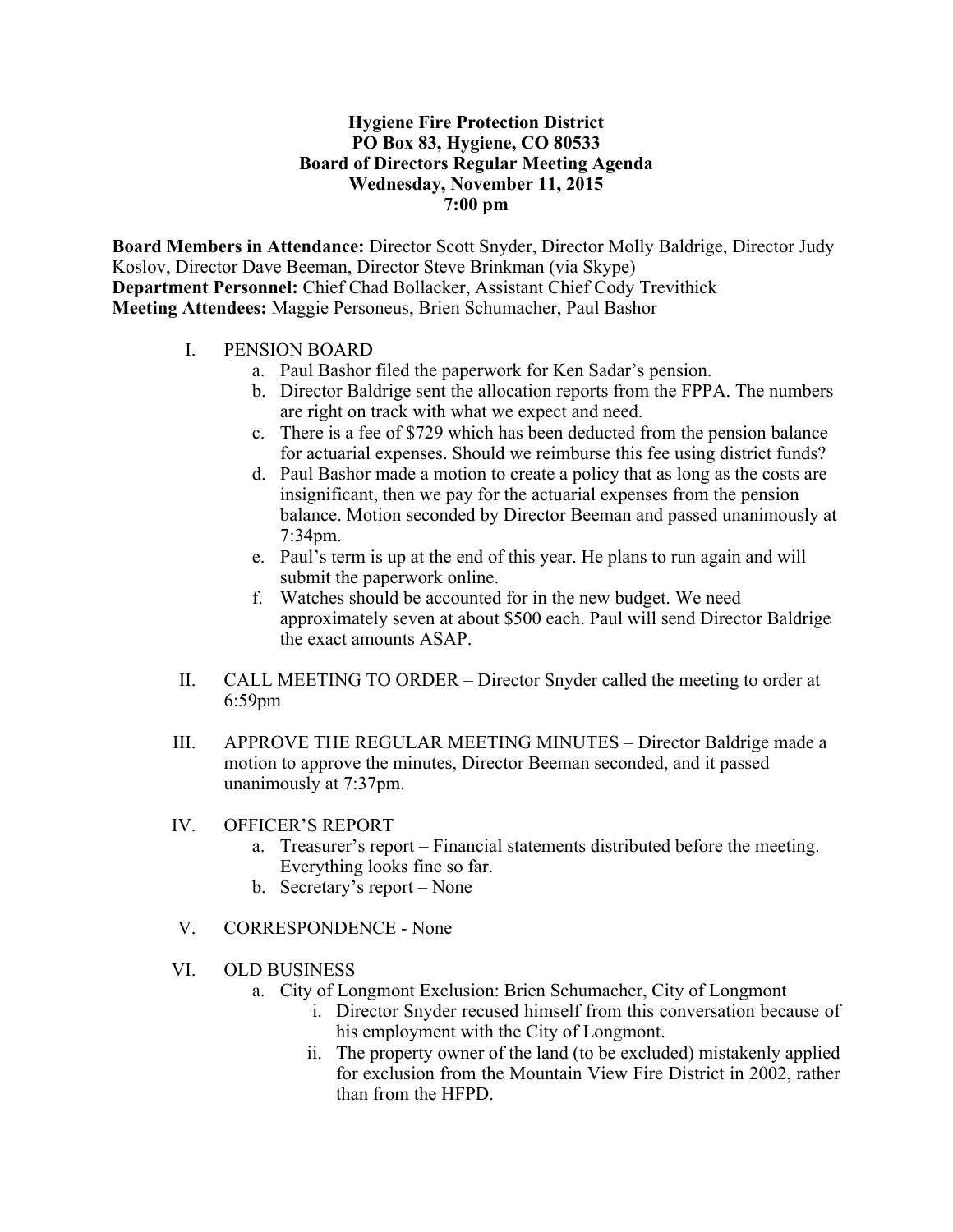- iii. There are 120 homes with a total assessed value of \$2.5 Million. Annual taxes are between \$10,000-11,000.
- iv. The exclusion paperwork for filing has been prepared by Dan Cramer, Deputy City Attorney.
- v. Chief Bollacker asked if the district will incur any costs in the process of excluding this land – Brien stated that if there are any costs, they will be minimal.
- vi. Brien will check in with Mr. Cramer tomorrow and get back to the board with the official paperwork.
- vii. Director Baldrige made a motion to allow Director Snyder to sign the paperwork to exclude the property discussed. Director Koslov seconded, and it passed unanimously at 7:14pm. (This section of the regular meeting preceded the Pension Board meeting, in order to allow Mr. Schumacher to leave.)
- b. Discuss Status of ESCI Report
	- i. Chief Bollacker submitted the missing call information from Boulder County to ESCI
	- ii. This was the last information they needed.
- c. Harassment Training
	- i. Chief Bollacker compiled a Workplace Harassment and Discrimination Policy and Compliant Procedure document.
	- ii. He researched several other policies to compile this document.
	- iii. There will be a form at the end for firefighters to sign to be kept on file.
	- iv. Chief Bollacker would like the board to review the document and give him feedback by Friday, November  $20<sup>th</sup>$ .
	- v. The board would like the District's legal counsel to also review and approve the final document.
	- vi. There will be a live trainer every other year and DVD training provided for all new hires and in between the live training years.
		- 1. The first live training is planned for February 2016.
		- 2. Chief Bollacker will email the DVD training options to the Board for member input
	- vii. Director Snyder would like a personnel manual given to all firefighters. Chief Bollacker has already been compiling a manual that he will send to the board for review.

## VII. FIRE CHIEF'S REPORT

- a. There were 13 total calls in October
	- i. Accident, Auto 3, Medical 8, Grass Fire 1, Assist 1
- b. There were 95 total training hours (several hours due to Fire Academy)
	- i. Firefighter Training  $62.5$  Hours, Wildland Fire Training  $-7$ , Medical Training - 11 Hours, Rescue Training – 2,
		- Driver/Operator Training 9.5, Other Training 3 Hours
- c. 2830 OOS (out of service). Is back in service and running great. Needed a new low pressure oil pump. Department advised 2830 is to only be used in extreme need and with officers' approval.
- d. New brush truck will cost approximately \$180,000. Need to meet with truck committee to finish some options before getting final quotes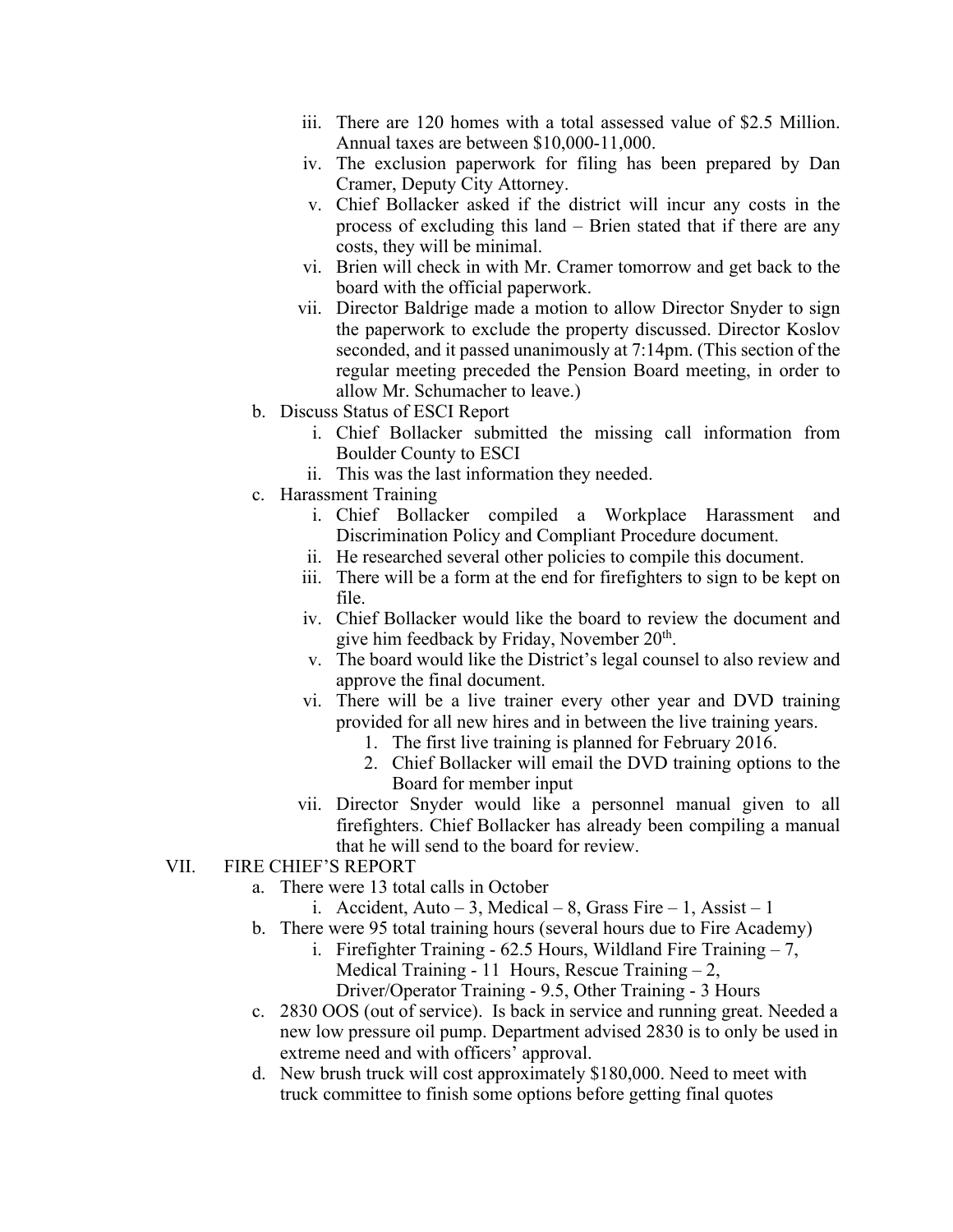- e. 2831 was OOS for a few days due to repairs
- f. 2802 OOS. No new Information
- g. Door codes changed. Everyone's individual door codes are programmed
- h. ISO review under way, initial paperwork completed, now completing hauled water section. ISO onsite the 15th of December for review
- i. Efforts to improve incident reporting tabled till next month. A couple minor changes have been made to address FF Bashor's concerns.
- j. New Harassment Policy.
- k. 2016 Budget
- l. Kinsco Invoice issue has been figured out and taken care of.
- m. Christmas Party December 4th at Shupe's
- n. Promoted Lt. Chris Citrola to Captain, and promoted Don Cole to Lieutenant.
- o. Strawberry Circle Development is being built out. 5 new homes starting.
- p. Center heater in apparatus bay went out. New control head ordered, awaiting arrival for install.
- q. Christmas Party attendees. Paul brought up the issue of firefighters and board members that RSVP but then don't attend. This is disrespectful and costs the District money.
- r. This is a financial loss that we would like to avoid this year. How should we handle this? Chief Bollacker will discuss the importance of attending to the firefighters.
- VIII. NEW BUSINESS
	- a. 2016 Budget Chief Bollacker provided his new budget draft.
		- i. The income projected for 2016 has a 14.21% increase from 2015.
		- ii. We will need to approve the 2016 budget at the December meeting.
		- iii. Chief Bollacker will make the changes that the board discussed and will send the new draft out to the board for review.
	- b. Tabor Director Baldrige checked and confirmed that the district isn't subject to any limitation on the revenue increase of \$301,143.
	- c. We need to hire a new CPA. Director Koslov and Chief Bollacker will send Director Baldrige the names of some CPAs that they know.
	- d. We need to account for a formal audit in the budget. This should be about \$4,000.
	- e. The board recommends that professional services be increased to \$33,500 to accommodate for potential phase two from ESCI, audit of our finances, and any legal and printing costs for the election.
	- f. Mill Levy for 2016 Once we review Phase One from ESCI we can determine and explain if we need a mill levy increase. March 2016 is the first deadline to ask for a mill levy increase.
		- i. Director Brinkman emailed the Board the mill levy information and truck replacement timelines that Chief Bollacker presented previously.
	- g. Director Baldrige asked that one board member be the point of contact for insurance information. Director Beeman volunteered to fulfill this role.
	- h. Post Office The tenant can renew his lease for an additional five years with no objection. His second five year extension will expire in May 2021.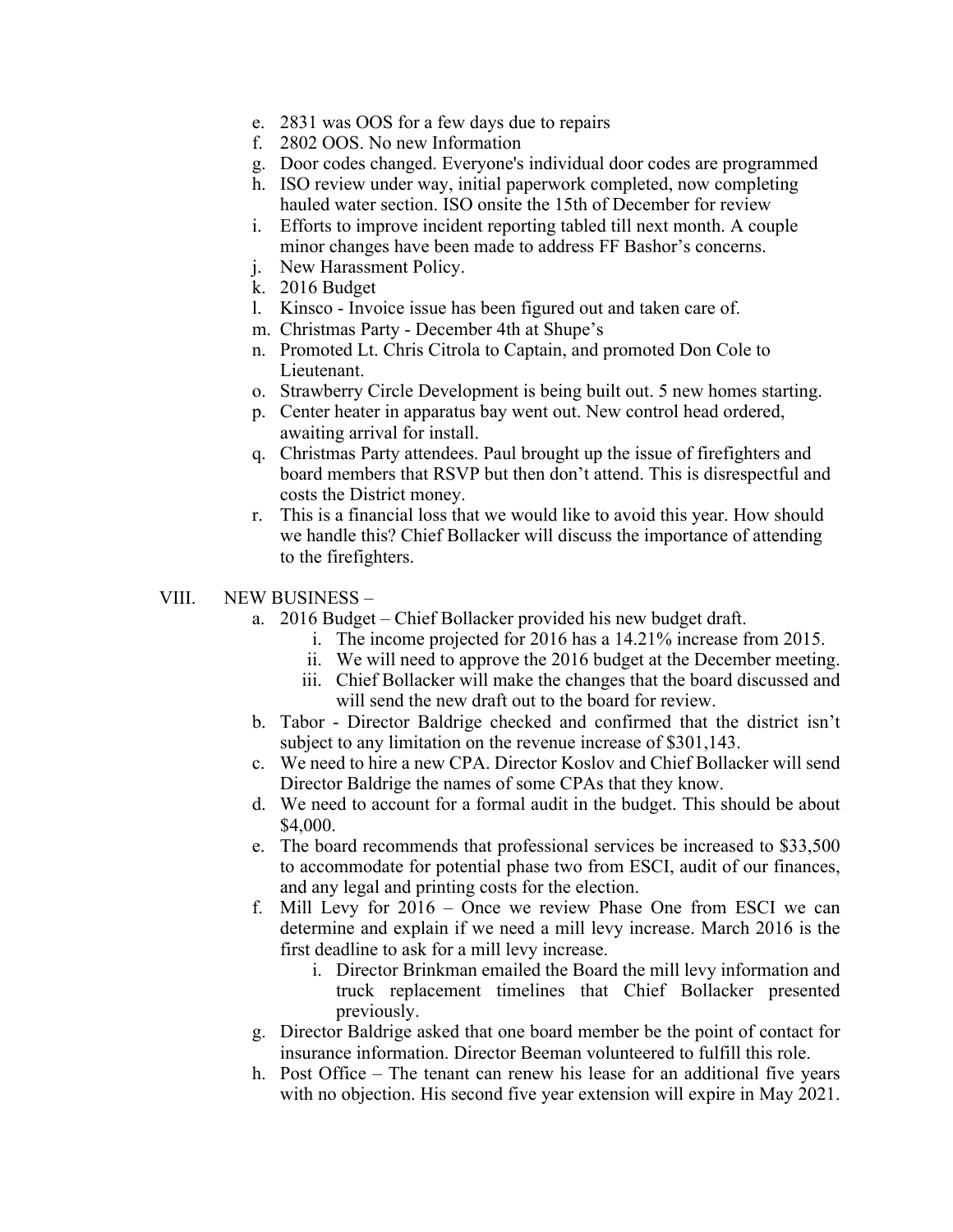The rent had been established in the original lease. Director Snyder made a motion to allow Director Baldrige to contact the tenant of the post office that we will honor the second five year extension. Director Koslov seconded and the motion passed unanimously at 9:50pm.

# IX. AUDIENCE BUSINESS – None

- X. DEEP DIVE
	- a. Needs going forward
		- i. Equipment
		- ii. Facilities Chief Bollacker and Assistant Chief Trevithick would like to fix drainage problems and repave the parking area to alleviate the settling of the station building.
		- iii. Personnel
			- 1. Employee Assistance Program Chief Bollacker would like to have counseling available for firefighters that have experienced traumatic calls.
- XI. ADJOURNMENT Meeting was adjourned at 10:01pm.